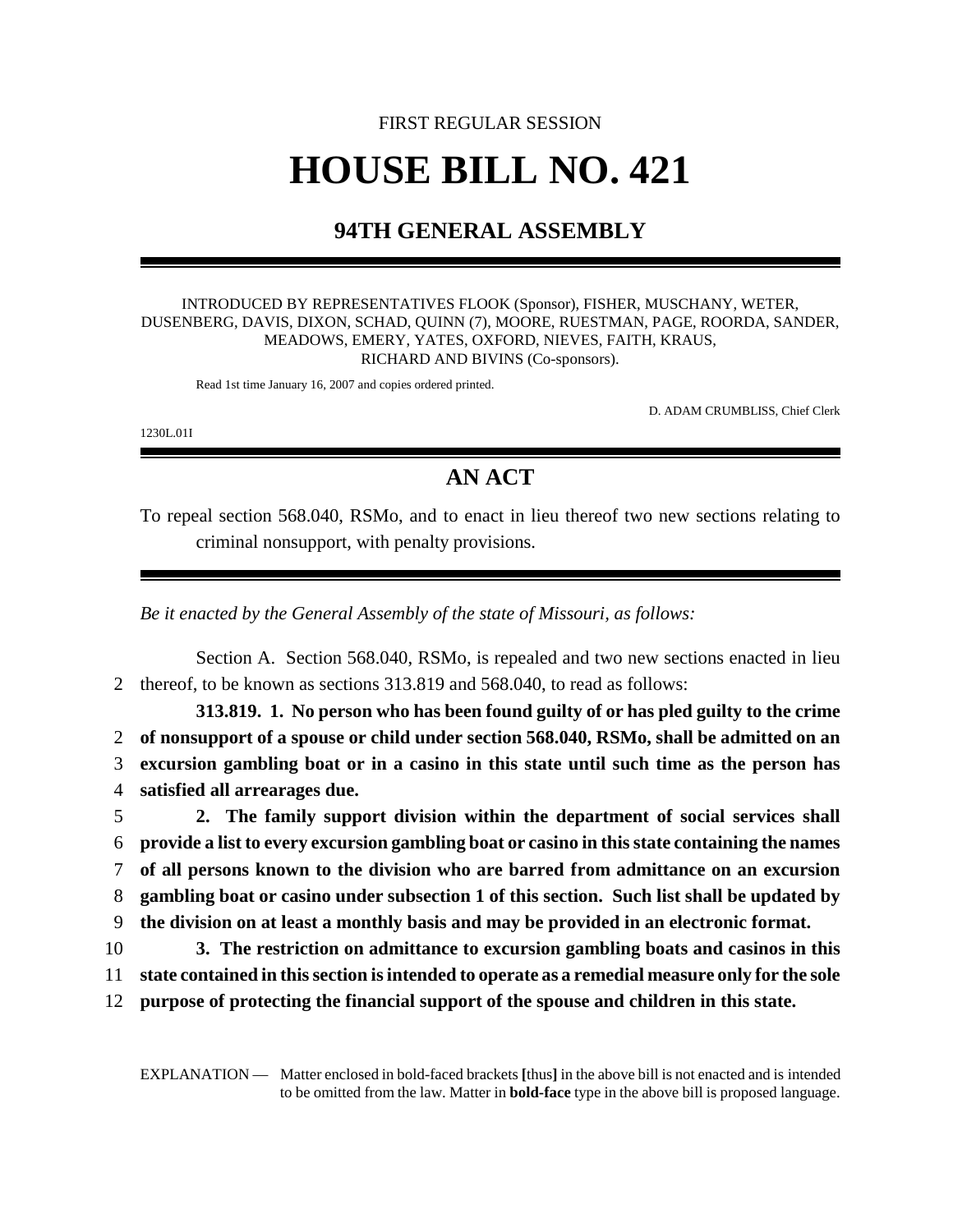#### H.B. 421 2

**4. Any excursion gambling boat or casino that knowingly permits a person barred**

**from admittance under subsection 1 of this section to gamble on such boat or in such casino**

**shall be subject to a fine of one thousand dollars.**

568.040. 1. A person commits the crime of nonsupport if **[**he**] such person** knowingly fails to provide, without good cause, adequate support for his **or her** spouse; a parent commits the crime of nonsupport if such parent knowingly fails to provide, without good cause, adequate support which such parent is legally obligated to provide for his **or her** child or stepchild who is not otherwise emancipated by operation of law.

2. For purposes of this section:

 (1) "Child" means any biological or adoptive child, or any child legitimated by legal process, or any child whose relationship to the defendant has been determined, by a court of law in a proceeding for dissolution or legal separation, to be that of child to parent;

 (2) "Good cause" means any substantial reason why the defendant is unable to provide adequate support. Good cause does not exist if the defendant purposely maintains his **or her** inability to support;

(3) "Support" means food, clothing, lodging, and medical or surgical attention;

 (4) It shall not constitute a failure to provide medical and surgical attention, if nonmedical remedial treatment recognized and permitted under the laws of this state is provided.

 3. The defendant shall have the burden of injecting the issues raised by subdivisions (2) and (4) of subsection 2.

 4. Criminal nonsupport is a class A misdemeanor, unless the person obligated to pay child support commits the crime of nonsupport in each of six individual months within any twelve-month period, or the total arrearage is in excess of five thousand dollars, in either of which case it is a class D felony.

22 5. **[**Beginning January 1, 1991,**]** Every prosecuting attorney in any county which has entered into a cooperative agreement with the **family support** division **[**of child support enforcement**]** shall report to the division on a quarterly basis the number of charges filed and the number of convictions obtained under this section by the prosecuting attorney's office on all IV-D cases. The division shall consolidate the reported information into a statewide report by county and make the report available to the general public.

 6. Persons accused of committing the offense of nonsupport of the child shall be prosecuted:

 (1) In any county in which the child resided during the period of time for which the defendant is charged; or

 (2) In any county in which the defendant resided during the period of time for which the defendant is charged.